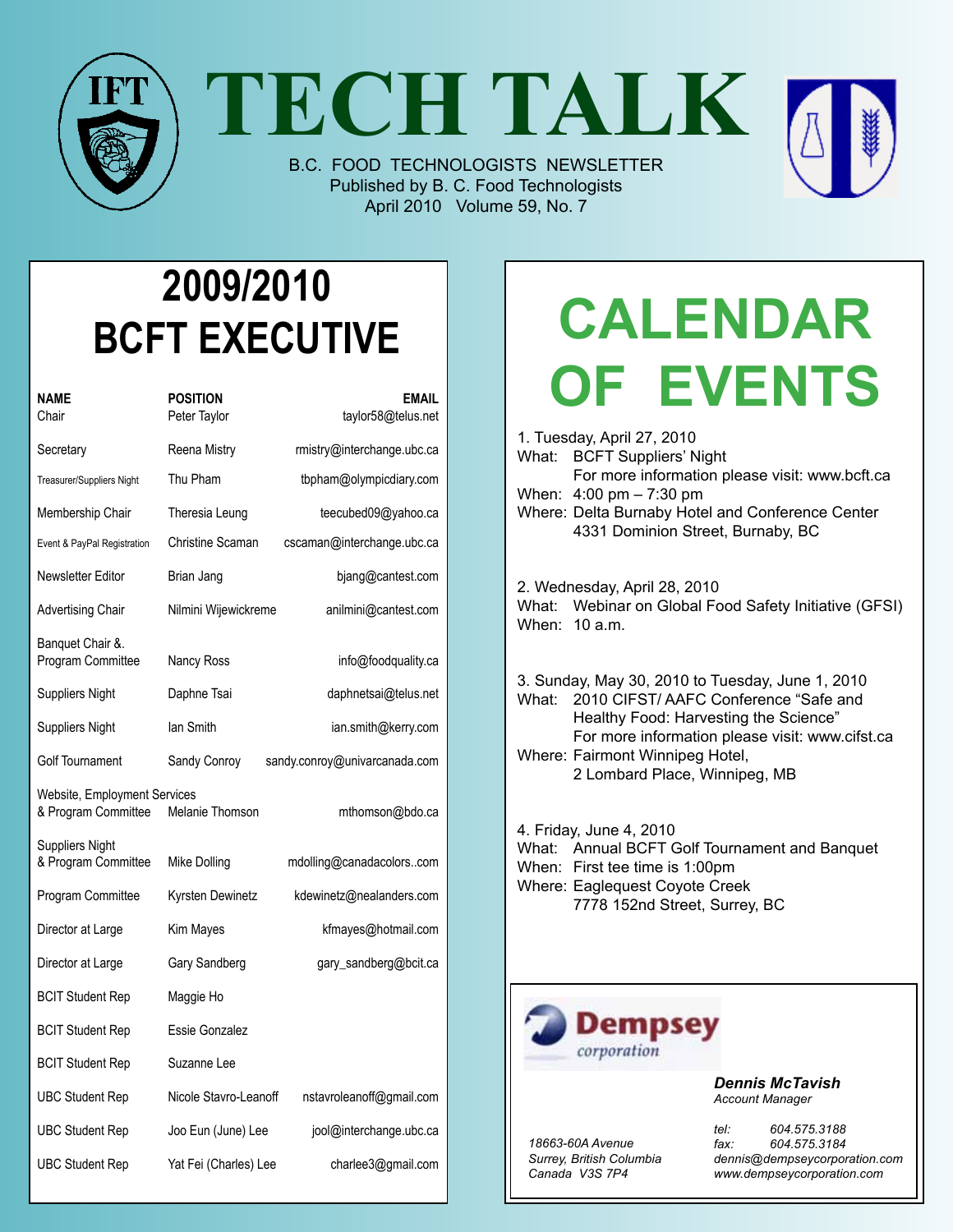## **2010 Annual BCFT Supplier's Night And Free Seminars**

BC Food Technologists Association welcomes you to our 16th Annual Supplier's Night event to be held on Tuesday April 27th, 2010. Please note, due to the Vancouver Olympics, we have changed the date of this event and moved to a new location.

Details on the BCFT Supplier's Night event (new date and location):

| Date:      | Tuesday, April 27, 2010           |
|------------|-----------------------------------|
| Seminars:  | 1:30 pm to 3:30 pm                |
| Show:      | 4:00 pm to 7:30 pm                |
| Place:     | Delta Hotel and Conference Centre |
|            | 4331 Dominion Street, Burnaby, BC |
| Telephone: | (604) 453-0750                    |
| Cost:      | Members \$5                       |
|            | Non-members \$10                  |
|            | Students \$5                      |
|            |                                   |

4 Free seminars offered by Grain Processing Corporation, Richardson Nutrition, TIC Gum, and Maxxam Analytics.

| Times: | 2 seminars from 1:30 pm to 2:30 pm |
|--------|------------------------------------|
|        | 2 seminars from 2:30 pm to 3:30 pm |
| Cost:  | None, pre-registration is required |

Attendees of the seminars will receive discount admission to the Supplier's Night Show; pre-registration is mandatory as there is a 20 person limit per seminar. Deadline for seminar registration is April 19, 2010. Please register with Thu Pham at thu.pham@olympicdairy.com.

#### **Seminar 1**

| Time:    | 1:30 pm to 2:30 pm                           |
|----------|----------------------------------------------|
|          | Presenting co.: Grain Processing Corporation |
| Speaker: | Celeste Sullivan, Technical Manager          |
|          | (Food Applications)                          |
| Topic:   | TRA                                          |

#### **Seminar 2**

| Time:    | 1:30 pm to 2:30 pm                   |
|----------|--------------------------------------|
|          | Presenting co.: Richardson Nutrition |
| Speaker: | Lloyd Watt, Canadian Ingredient/     |
|          | <b>Bakery Division Manager</b>       |
| Topic:   | The Future of Oil, Shortening        |
|          | & Margarine for Canada &US           |

#### **Seminar 3**

| Time:                   | $2:30 \text{ pm}$ to $3:30 \text{ pm}$    |
|-------------------------|-------------------------------------------|
| Presenting co.: TIC Gum |                                           |
| Speaker:                | Kimio Tsuchiya, Strategic Account Manager |
| Topic:                  | TBA                                       |

#### **Seminar 4**

| Time:    | $2:30 \text{ pm}$ to $3:30 \text{ pm}$ |
|----------|----------------------------------------|
|          | Presenting co.: Maxxam Analytics       |
| Speaker: | Peter Taylor, Business Development     |
| Topic:   | Introduction to Rapid Microbiological  |
|          | Analysis For Regulated Food Industries |
|          | <b>Using PCR Technology</b>            |
|          |                                        |

We look forward to seeing you on Tuesday, April 27th, 2010. For more information, please visit our website at http:// www.bcft.ca/suppnight.htm.

**Grain Processing Corporation (GPC)** is a leading manufacturer and worldwide marketer of corn-based products including maltodextrins, corn syrup solids, and starches for the food, pharmaceutical, and personal care markets; ethyl alcohol for beverage and industrial use; starches for the paper, corrugated box, textile, and wallboard industries; corn oil; animal feed ingredients, and pet care products. GPC is a privately owned company with a solid history and the vision for continued success in the future. For more information, please visit www.grainprocessing.com or contact:

*Celeste Sullivan, Technical Manager, Food Applications Tel: 563-264-4480; Cell: 563-299-5237 Celeste\_sullivan@grainprocessing.com*

**Richardson Nutrition** is the expert in canola oil, margarine, and shortening. As a multi-enterprise, international business organization operating for over 150 years, James Richardson & Sons, Limited focuses on agriculture through its largest wholly owned subsidiary, Richardson International Limited. Being the experts in canola seed, Richardson International expanded into the oilseed processing and packaging sectors with Richardson Oilseed Limited. With two fully integrated refineries, a state of the art packaging facility and partners across North America, Richardson Oilseed Limited provides the highest quality canola-based products from coast to coast and beyond. Richardson continues to be synonymous with quality, integrity and innovation with its consumer packaged goods division. With meticulous research into new advances in technology, ingredients and packaging, Richardson proactively prepares for changes in the industry, staying ahead of the curve with unique and healthy retail, foodservice and industrial canola-based oils, margarines and shortenings. For more information, please visit www.canolaharvest.com or contact:

*Lloyd Watt, Canadian Industrial & Bakery Manager Tel: 778-772-0966; Lloyd.watt@richardson.ca*

**TIC Gums**, the preferred supplier of gums and hydrocolloids and provider of texture and stabilization solutions. Over the years, the company has evolved into a leading supplier of innovative texture and stabilization solutions to the world-wide food industry. TIC Gums is consistently recognized by the industry for being the preferred stabilizer and gum supplier. For more information, please visit www.ticgums.com or contact: *Kimio Tsuchiya, Strategic Account Manager*

*Tel: 410-273-7300 ext. 3306; Cell: 443-866-0383 ktsuchiya@ticgums.com*

**Maxxam Analytics** is Canada's largest independent analytical laboratory services company, with expertise in environmental laboratory services, petroleum services, food safety and sciences, pharmaceutical, forensic and DNA services. Maxxam employs over 1800 people at 30 laboratory and service centre locations across Canada. Maxxam Analytics owns CANTEST, the preferred partner of those who monitor and measure substances that impact our environment and health. For more information, please visit www.maxxam.ca or contact:

*Peter Taylor Tel: 604-734-7276; Cell: 604-506-0686 Peter.taylor@maxxamanalytics.com*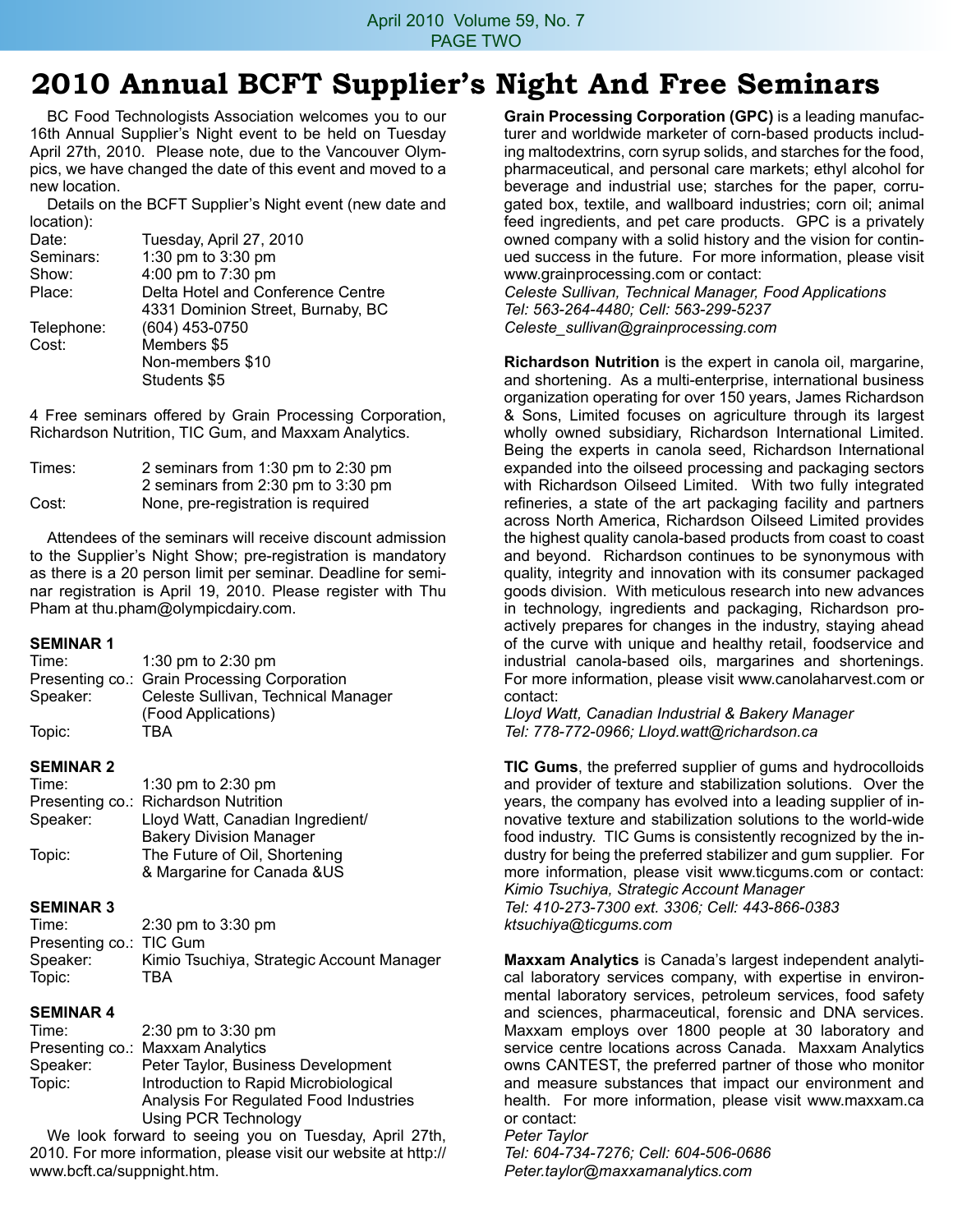### April 2010 Volume 59, No. 7 PAGE THREE **Brewery tour at Granville Island**

#### *Submitted by June Lee*

It was cold afternoon and the BCFT student members were looking for a place to celebrate their first week back to

school. The Granville Island Brewery tour was a perfect chance! The tour was organized by UBC-BCFT representatives to learn about the beer making process: moreover, to appreciate the time and effort that is being put onto the production of one beer. This tour was opened to both UBC and BCIT students. Over 16 students were signed up for the tour and we planned two different days in order to accommodate students' busy schedules.

The Granville Island Brewery was the first microbrewery in Canada. It opened its doors in 1984 and ever since that time, it provides natural and in-



*BCFT student members enjoy some beers at Granville Island Brewery.*

ing a beer. His tour started with a very important question. What are the ingredients for making beer? With no hesitation, the food science students said 'malted barley, hops, yeast and water.' The students were very engaged and asked several questions during tour. The one hour tour went by quite

> After the tour, we had a chance to test the four different kinds of beers. Everyone had a chance to relax, socialize with fellow students and enjoy their time at

quickly.

|                     | <b>AGRISOURCE</b>                           |
|---------------------|---------------------------------------------|
|                     | Suppliers to the Food and Beverage Industry |
|                     | <b>FRUIT INGREDIENTS</b>                    |
|                     | <b>Aromas/Essences</b>                      |
|                     | Concentrates                                |
|                     | <b>Crushed</b>                              |
|                     | <b>Diced</b>                                |
|                     | <b>Dried</b>                                |
|                     | <b>Flakes</b>                               |
|                     | Fresh                                       |
|                     | Frozen                                      |
|                     | Pastes                                      |
|                     | Peels                                       |
|                     | Powders                                     |
|                     | <b>Purees</b>                               |
| Tel: (604) 273-4641 | Fax: (604) 273-7710                         |
|                     | <b>Agrisource Food Products Inc.</b>        |
|                     | 16291 River Road,                           |
|                     | Richmond, BC V6V 1L7<br>Canada              |

the Granville Island Brewery.

We would like to take this opportunity to thank BCFT for sponsoring 2010 Granville Island Brewery tour.



#### **Lucie Nicholls** General Manager

#212-1515 Broadway Street Port Coquitlam, BC V3C 6M2 Canada

Tel: 604-468-9800 Toll Free: 1-866-468-9800 Fax: 604-468-9801 Cell: 604-866-9804 www.carmiflavors.com lucienicholls@carmiflavors.com

**Nancy Metcalfe** Sr. Account Representative Microbiology Products

3M Canada Company

804 Carleton Court, Annacis Island Delta, BC V3M 3M1 604 463 8374 Tel. Home Office 800 265 1840 Toll Free 7423 778 772 3716 Cell 800 665 4759 Fax Orders nametcalfe@mmm.com

novative beers to its local neighborhoods. Jessie gave us the tour of the brewery and took us through the processes of mak-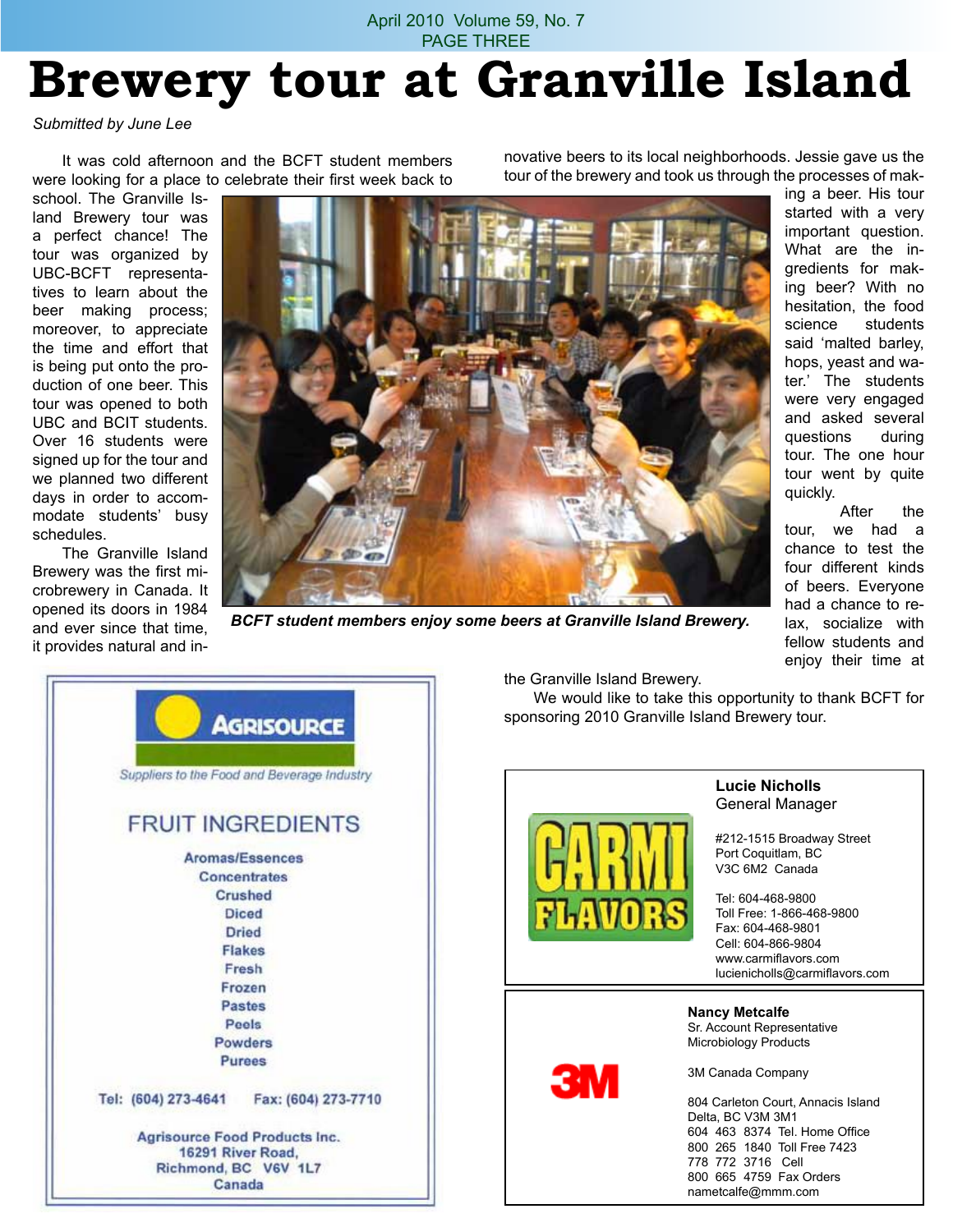## *THINK ABOUT ADVERTISING IN TECH TALK*

You can't afford to miss this opportunity to advertise with us! "Tech Talk" is published approximately 9 times a year by the British Columbia Food Technologists Association (BCFT). As the official publication of the association, Tech Talk reaches the local audience of individuals in the Food Science and Technology profession - your ad in Tech Talk will keep you on top of our readership of over 300 individuals. For complete details on placing your ad in Tech Talk, contact:

Nilmini Wijewickreme CanTest Ltd., 4606 Canada Way, Burnaby, BC, V5G 1K5 Tel: 604-734-7276; Fax: 604-731-2386 E-mail: anilmini@cantest.com

We accept either a type written, clear, ready-to-print copy of your ad in PDF or TIFF format in color or black and white, or a hard copy of business cards.

| <b>Business card</b>     | $(4" \times 2")$  | \$30  |
|--------------------------|-------------------|-------|
| Page Sponsor             | $(8" \times 2")$  | \$50  |
| 1/4 Page Sponsor         | $(4" \times 5")$  | \$60  |
| 1/2 Page Sponsor         | $(4" \times 10")$ | \$90  |
| <b>Full Page Sponsor</b> | $(8" \times 10")$ | \$150 |

(Rates indicated are on per issue basis. \*Discounts up to 10% are available for advertising in multiple issues\*).



**Cell: 604-839-0249 Fax: 604-681-0567 email: ggroundwater@bcimporters.net**

#### **Canada Colors and Chemicals Limited**

**Mike Dolling** TECHNICAL SPECIALIST Tel: (604) 538-9626 Cellular: (604) 619-8272 E-mail: mdolling@canadacolors.com

1071 Cliveden Avenue, Annacis Island Delta, British Columbia V3M 6N4 Customer Service/Order Desk: Tel: (604) 525-3326 Fax: (604) 525-8409 Toll Free: 1-877-698-6620 Website: www.canadacolors.com

# **CANTES** A LIFE SCIENCE COMPANY

## **FOOD SAFETY**



## **Expertise in Food Analysis**

- Pesticide Residues & Hormones
- Nutrition Labelling
	- Microbiology
- $\bullet$  Food Chemistry
- . Natural Health Products . Effluent Water Testing
- 

• Gas Testing for Package Evaluation

Call 1 800 665 8566, visit www.cantest.com or email foodsafety@cantest.com for further information

VANCOUVER

**VICTORIA** 

KELOWNA

WINNIPEG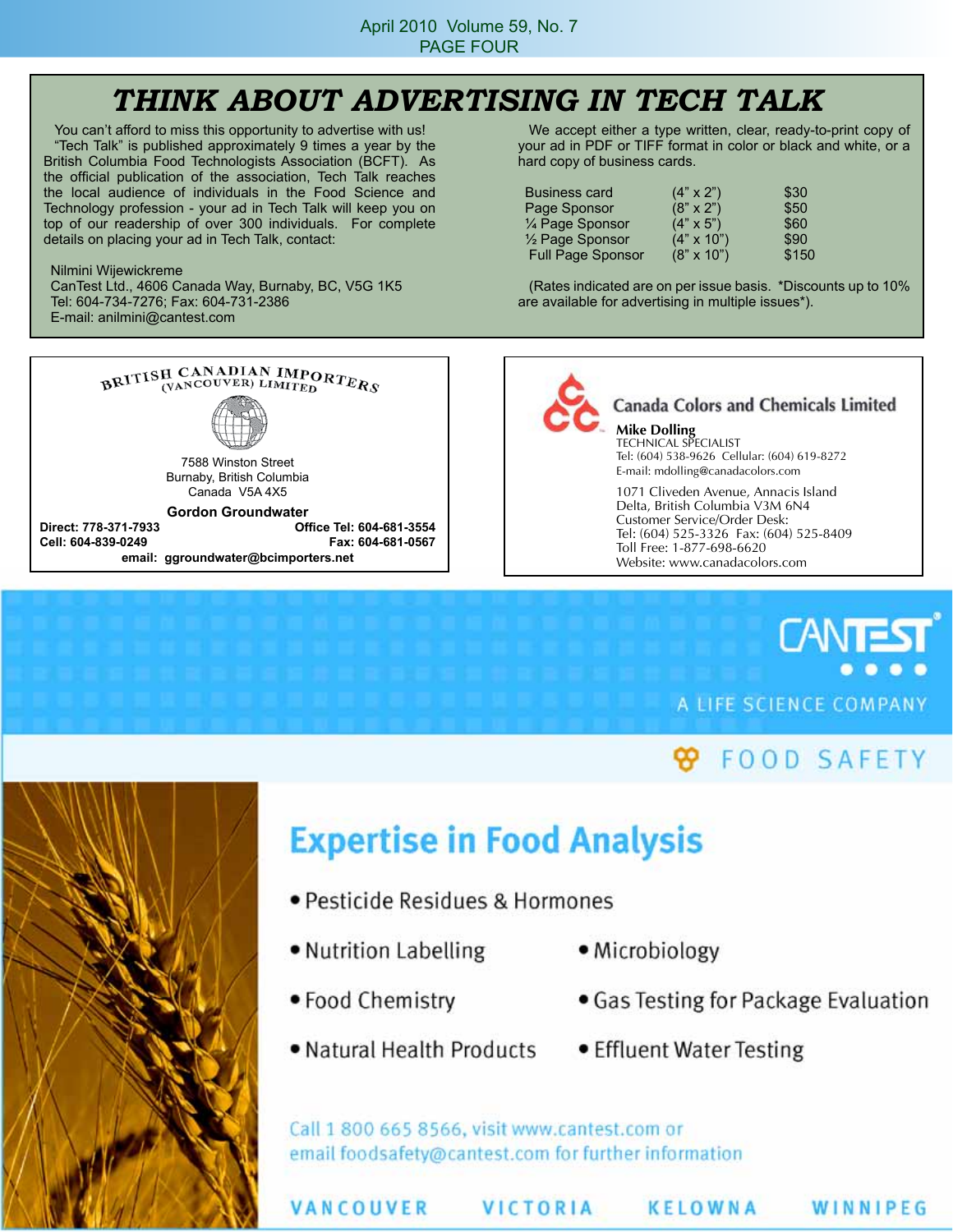## **UBC BCFT Students Storm Portland, Oregon**

#### *Submitted by Reena Mistry*

On April 2nd, 2010, ten UBC students headed to Portland, Oregon for the 2010 IFT Student Association (IFTSA) Pacific West Area Meeting and College Bowl. Fighting the treacherous road conditions and ridiculously long line up at the border, they made it there safely and just in time to meet a few of the other student IFT members from Oregon State University, UC Davis, California State University Fresno, Washington State University, and University of Idaho. The annual Pac-West Area Meeting serves as a preliminary round for the IFTSA College Bowl (food science and IFT trivia competition) to see which university will represent the Pac-West area at the IFT Annual Meeting College Bowl competing against the winners of the other areas' universities. Additionally, the area meeting serves as a grounds for the different universities to learn what



*UBC BCFT Students at the Oregon State University Food Innovation Center (FIC); From left to right: Andrea Goldson, Erika Sandoval, Molly Morgan, Peter Jenkelunas, June Lee, Tiffany Ho, Angie Dueck, Charmaine Koo, Keely Johnston, and Reena Mistry.*

each other has done in their respective food science clubs.

The meeting began on Saturday, April 3rd at 10:00 am at the Oregon State University Food Innovation Center (FIC). The FIC is a resource for client based Product and Process Development, Packaging Engineering and Shelf Life Studies, and Consumer Sensory Testing (http://fic.oregonstate.edu/). The tour of the FIC showed a top-of-the-line sensory testing booths, a large texture analyzer, as well as a commercial kitchen with all the product development tools a food scien-



*Andrea Bouma, IFTSA President Elect, chats with UBC's June Lee, Erika Sandoval, Andrea Goldson, and Reena Mistry (photo by Tomomi Fujimaru)*



*Michael Morrissey, Superintendent of the FIC, leading the tour of the FIC.*

tist can imagine. At the end of the tour, a sensory competition between the schools awaited the students. Four different flavoured gelatin samples were given, but the colour of each gelatin sample does not match the flavour. The aim was to correctly guess the correct flavour of each gelatin. The two teams with the most correct responses won prizes from Tazo Tea and Beaver Mustard. UBC was a proud 2nd place winner of this competition with 12/20 correct responses!

After lunch, the College Bowl competition commenced and Washington State University emerged as the winner! UBC didn't participate in the College Bowl since it's not yet recognized as an official IFTSA chapter. The day continued with a tour of Bridgeport Brewery, where students were inspired by the potential of a brewery to be sustainable. Bridgeport Brewery recycles all their glass waste into new beer bottles, treats their own waste water before returning into the city's water system, sends the spent grains to farms for animal feed, and composts all other organic waste. To end the evening, an industry mixer was held where students gained insight about getting ahead in the industry from the IFT industry members, all while playing a fun food-based trivia game. UBC food science students left Portland that weekend and motivated and inspired to get more involved within IFT and BCFT and gain a better understanding of the food industry.

A BIG thank you to BCFT for the support, and to Linda Wechsler, the 2009-2010 IFTSA Pac-West Area Representative for organizing a great weekend!



*Tour of the Widmer Brewery*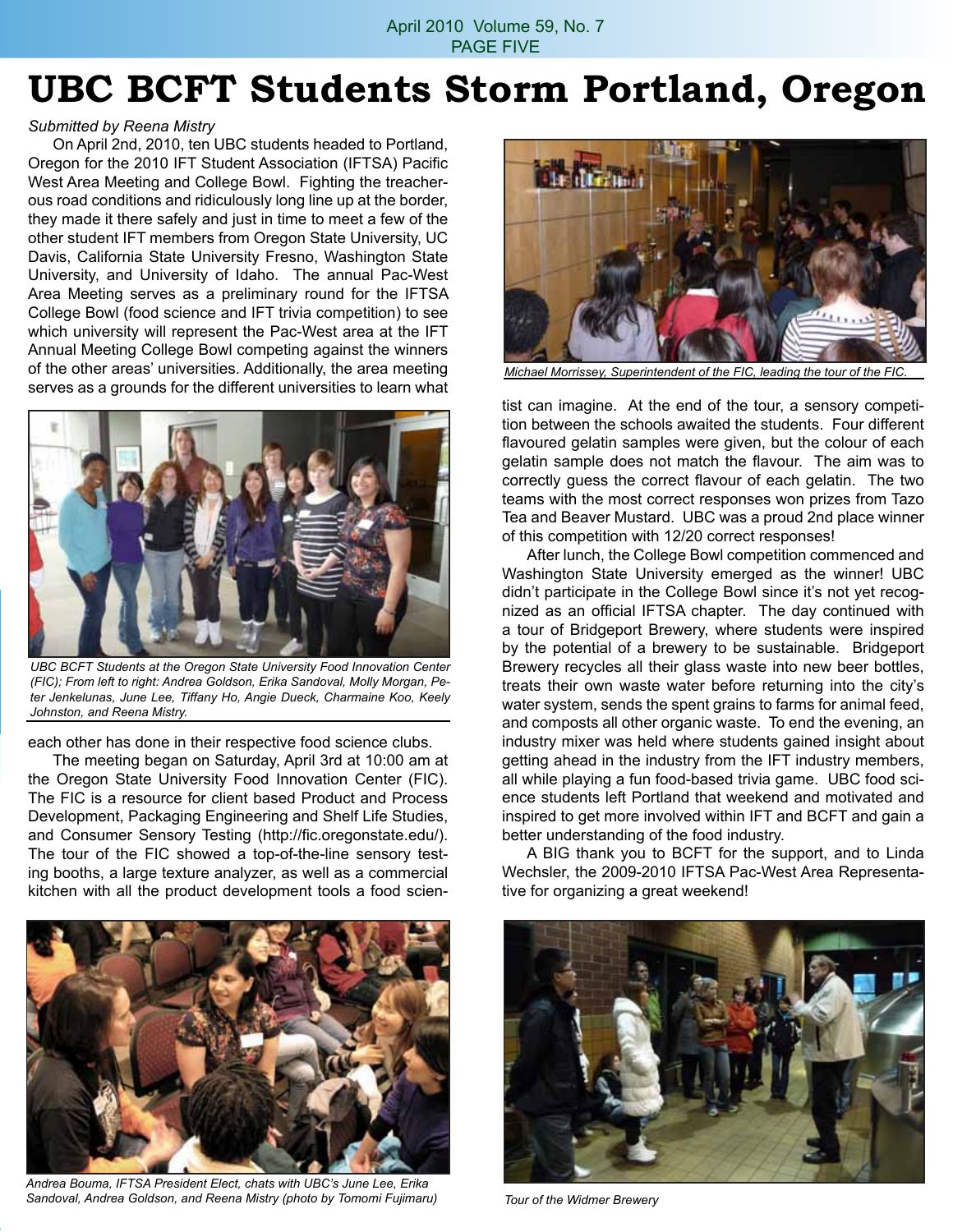## **BCFT Annual Golf Tournament & Banquet**<br>BCFT invites you to the annual golf tournament and ban-

quet to be held at Eaglequest Coyote Creek in Surrey, on Friday June 4, 2010. The BCFT social event of the year will include golf, dinner and door prizes. Guests are welcome.

Eaglequest Coyote Creek is an 18 hole mid length golf course. The course layout takes advantage of a beautiful tree-lined setting and a creek that strategically comes into play on a number of holes. The event is designed as a "Texas Scramble" (best ball), so we play on teams of three or four. All levels of players are welcome. The first tee time is 1:00 pm. It is requested that you arrive 30 minutes prior to your scheduled tee time. Standard golf attire is required, and club and pull cart rental is available for an additional fee.

Banquet dinner will be steak, wild salmon or chicken.

Costs: For golf only - \$40.00 For banquet only: \$20 for students, \$35 for BCFT members, \$40 for non-members

Final registration and payment for golf and banquet is May 25, 2010. Registration after this date is subject to an extra \$15. Please contact Christine Scaman at Christine.scaman@ ubc.ca for banquet dinner selection, and payment for dinner and/or golf. Payment can be made by Paypal or with a major credit card. There will be no registration at the door. Please contact Sandy Conroy at sandy.conroy@univarcanada.com for golf details.

As always, please participate in the opportunity to promote your business and products. Donations for the door prize gala are always greatly appreciated. If you wish to donate, please contact Nancy Ross at info@foodquality.ca.

Please come out and enjoy good food in the company of fellow food technologists.



#### **For Employers and Job Searchers**

BCFT sponsors 'no-charge' job postings and resume postings on our website. Please ensure the posting is in pdf or word document form. Optionally, we can provide a form for the job posting.

Check out the current positions available at this link. http://bcft.ca/Positions\_available.htm

For more information or to post a job, contact Melanie Thomson at webmaster@bcft.ca

#### **BCFT Website**

Please check out the BCFT website at www.bcft.ca for:

- Up to date information about upcoming BCFT events
- Job Postings, for those companies needing a hard working food technologist
- Job Seekers, for those hard working food technologist needing a company
- Book your table at Supplier's Night using our online registration.

If you have any feedback or events that you would like posted, please email Melanie Thomson at webmaster@bcft. ca.



| 130-18279 Blundell Road    |
|----------------------------|
| Richmond, British Columbia |
| Canada                     |
| V6W 1L8                    |

Customer Service Tel: 1-866-294-7914 Fax: 1-877-294-7929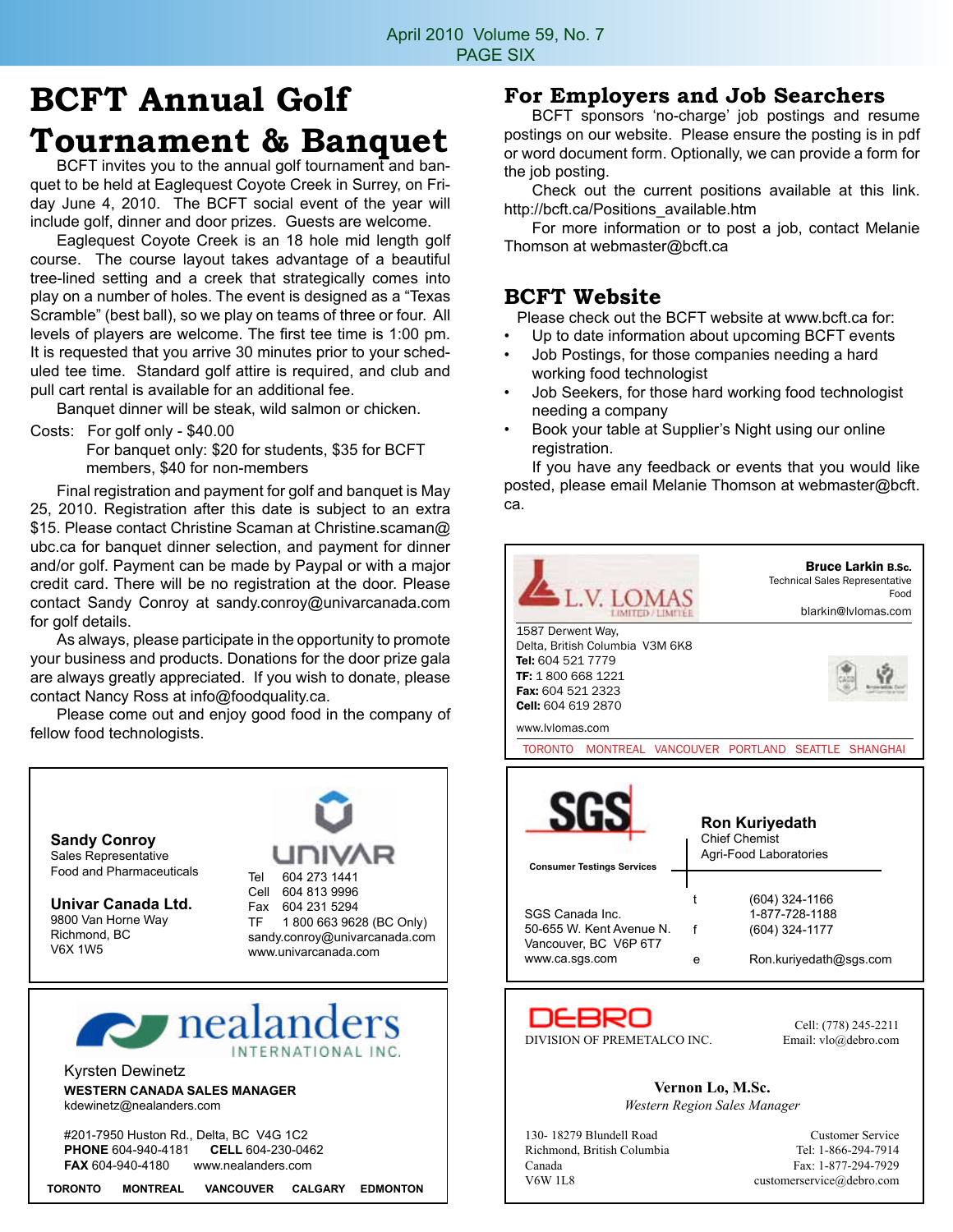# **Sunflower oil** creates products that stand out from your competition!

 $W$ hy?...Exceptional stability and high smoke point (450°F)

- ·Superior shelf-life
- . Longer fry-life<sup>1</sup>
- ·High Omega-9 content
- . Light neutral taste that is significantly better than other oils<sup>2</sup> keeps foods crisp and customers coming back for more!

### **Sunflower oil is an excellent choice for:**

- Deep-frying
- · Snack food formulations
- 
- Marinades and Sauces Bakery reformulations
- Salad dressings
- Spray coatings
- . Par-frying frozen and Ethnic foods

## **Place your order today!**

Fazio Foods International Ltd. 604-253-2668 LV Lomas Ltd. - 905-458-1555 Nealanders International Inc. - 800-263-1939 ADM - 800-637-5866 x 2319 Cargill - 905-333-8794

#### **Organic and Conventional Expeller-Pressed**

SunOpta Grains & Foods Group - 707-658-1650 Wilbur Ellis Company - 519-735-7441



#### Product of the USA. | www.sunflowernsa.com

1. Fry study conducted by Cargill in spring 2009 confirmed mid-oleic and high-oleic sunflower oil had less oil degradation during the frying process than high-oleic canola oil.<br>2. Research conducted at USDA/ARS National Center for AG Utilization Research, Peoria. IL.

0 Trans

 $\overline{2}$ 

**Supplier's Night**